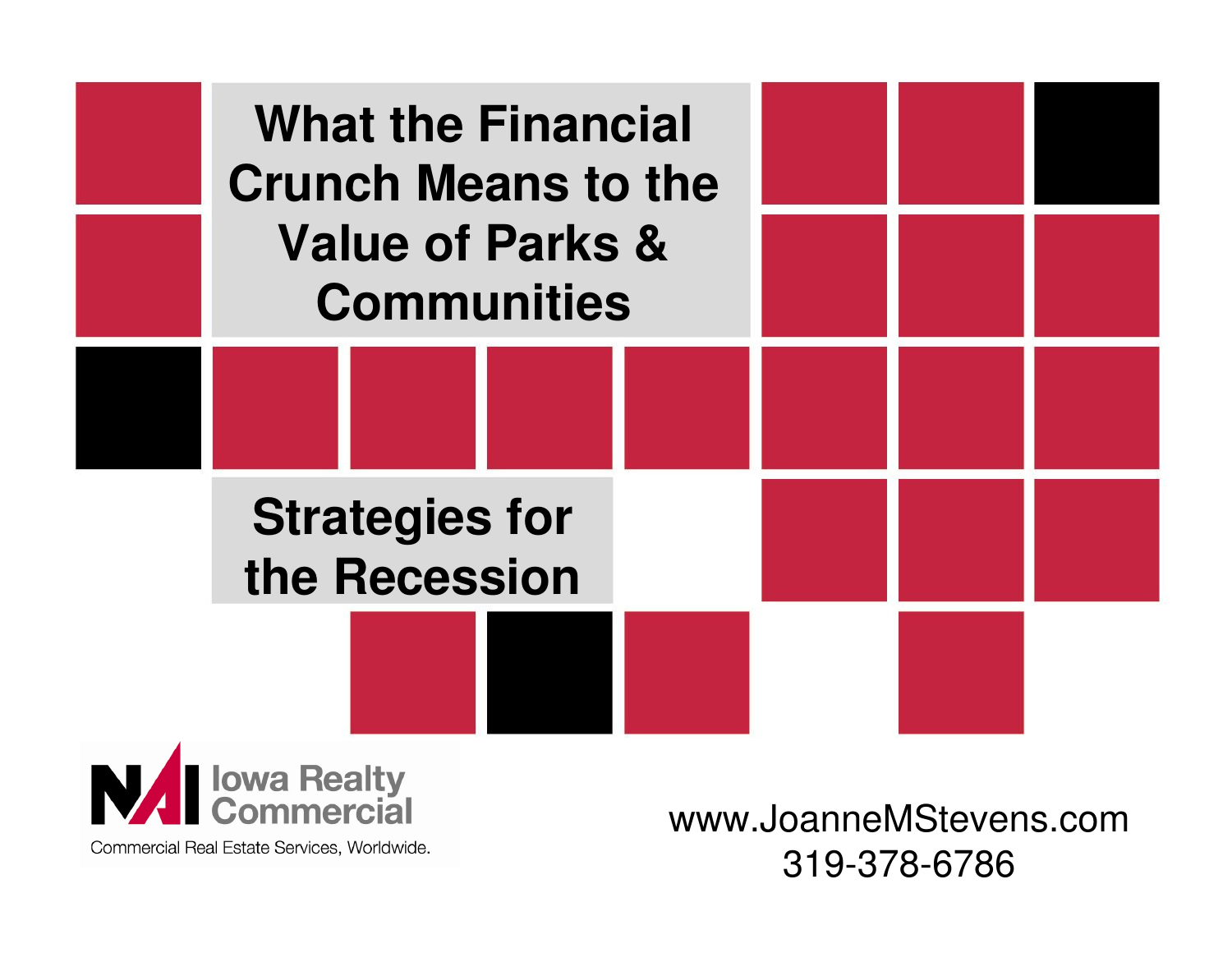- п **Talent For Hire: A good time to find, replace, re-engineer your manager. Expect more. Pick up the pace on keeping parkowned homes clean and in ready to move in condition.**
- $\blacksquare$  **Traffic will be up and consumers will be more ready, willing & able to buy. Have homes, financing and how to buy packets available for hand outs.**

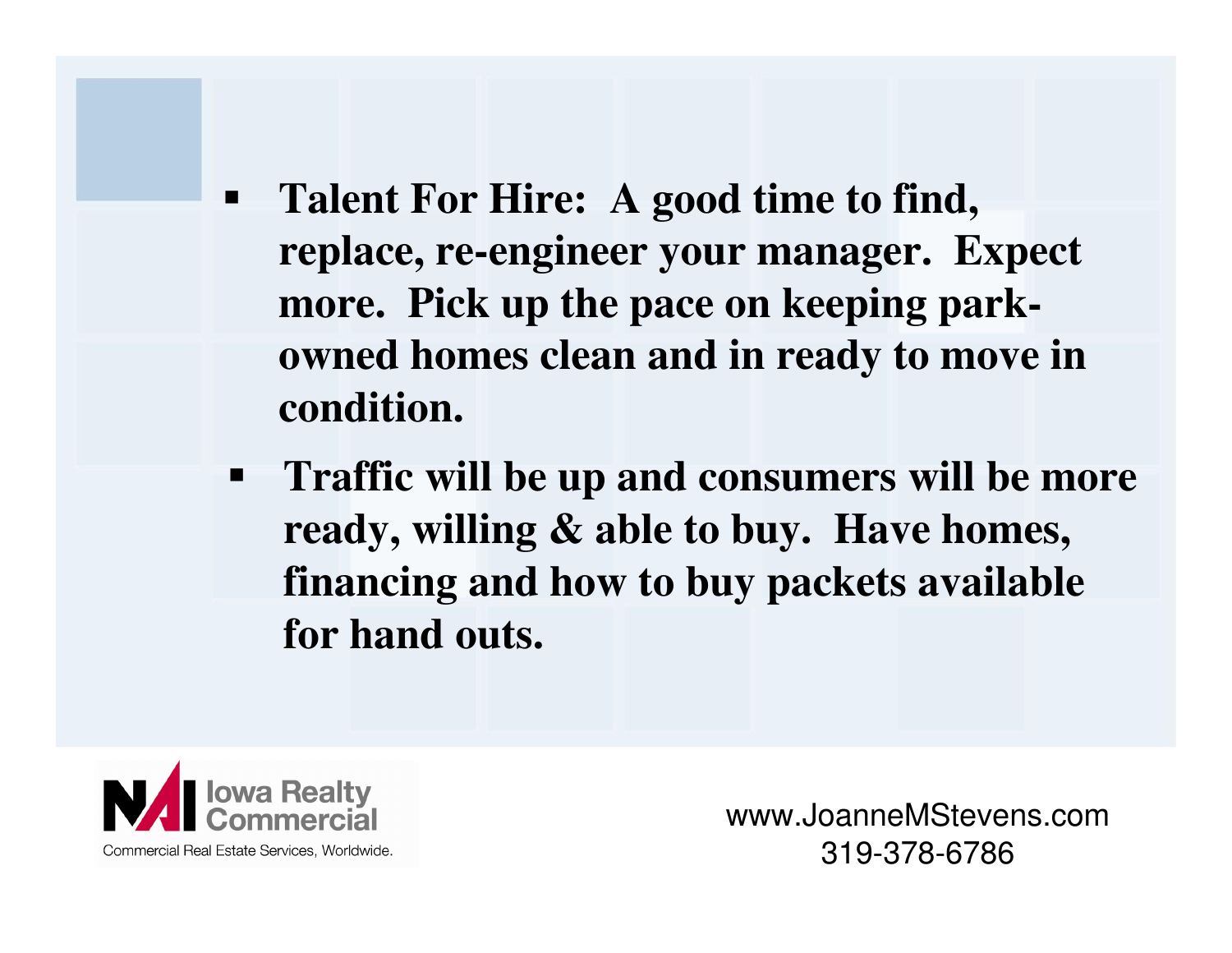#### $\blacksquare$ **Marketing**

#### **Newspaper or internet or website ad:**

#### **"How to Buy a Manufactured Home"**

#### **Offer this – they need to call or email you**

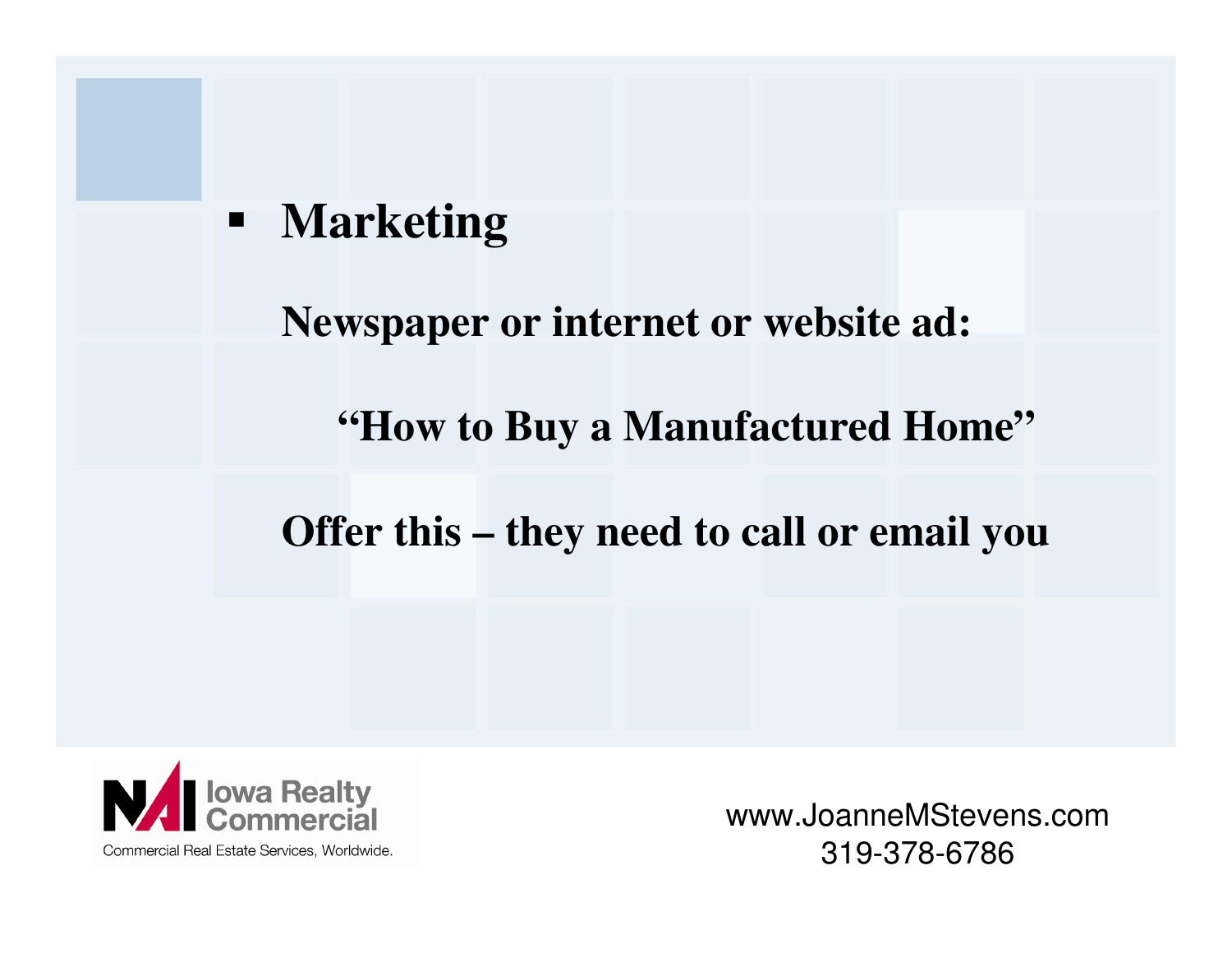# **Assumptions the Buyer will make about your park or community:**

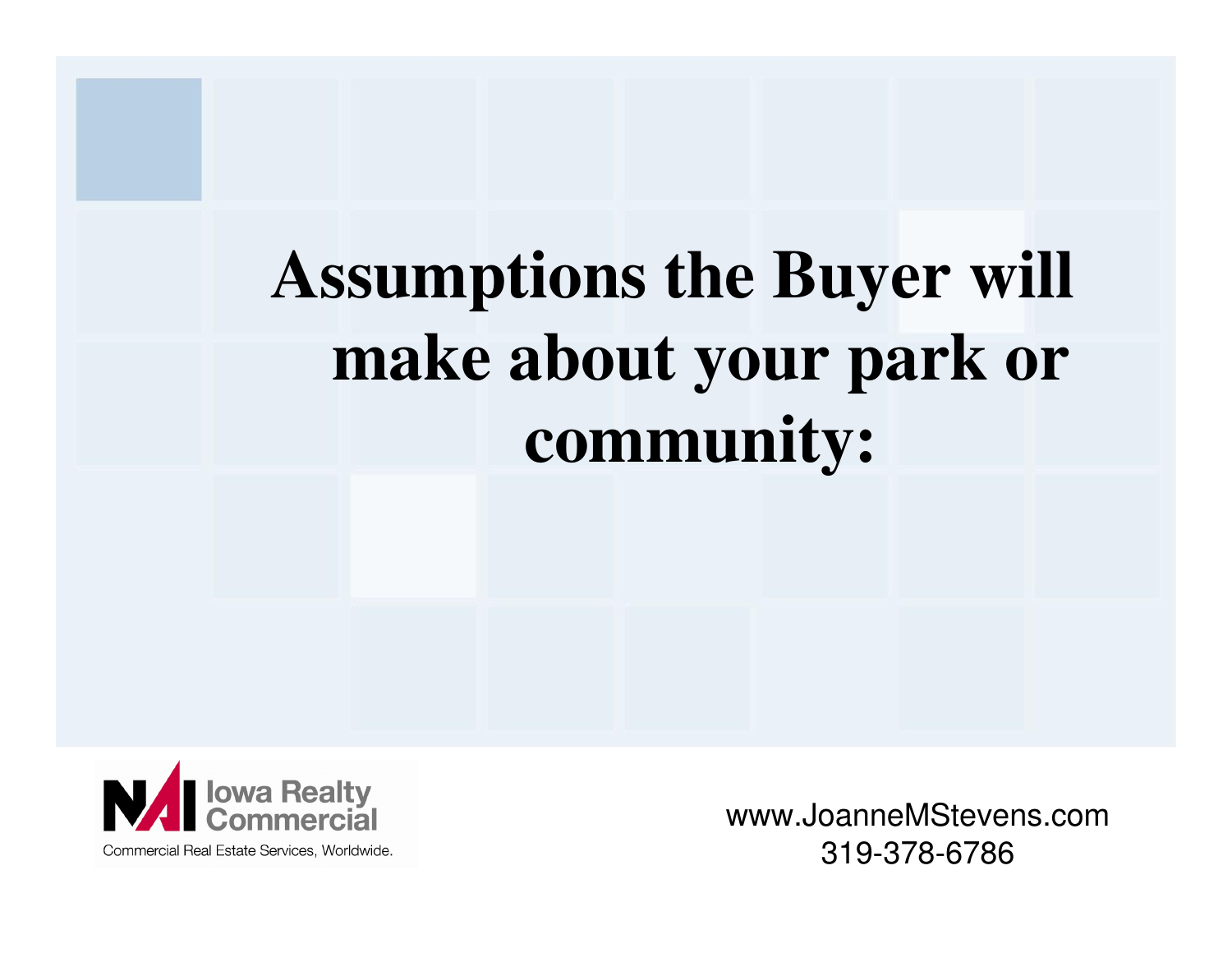$\blacksquare$  **If there is vacancy and it has been flat or declining, the buyer will assume the occupancy isn't going to get any better. The buyer will assume the occupancy cannot be improved.**

**The proof? If the occupancy could be better, the seller would already have filled more sites, sold or rented more homes.**

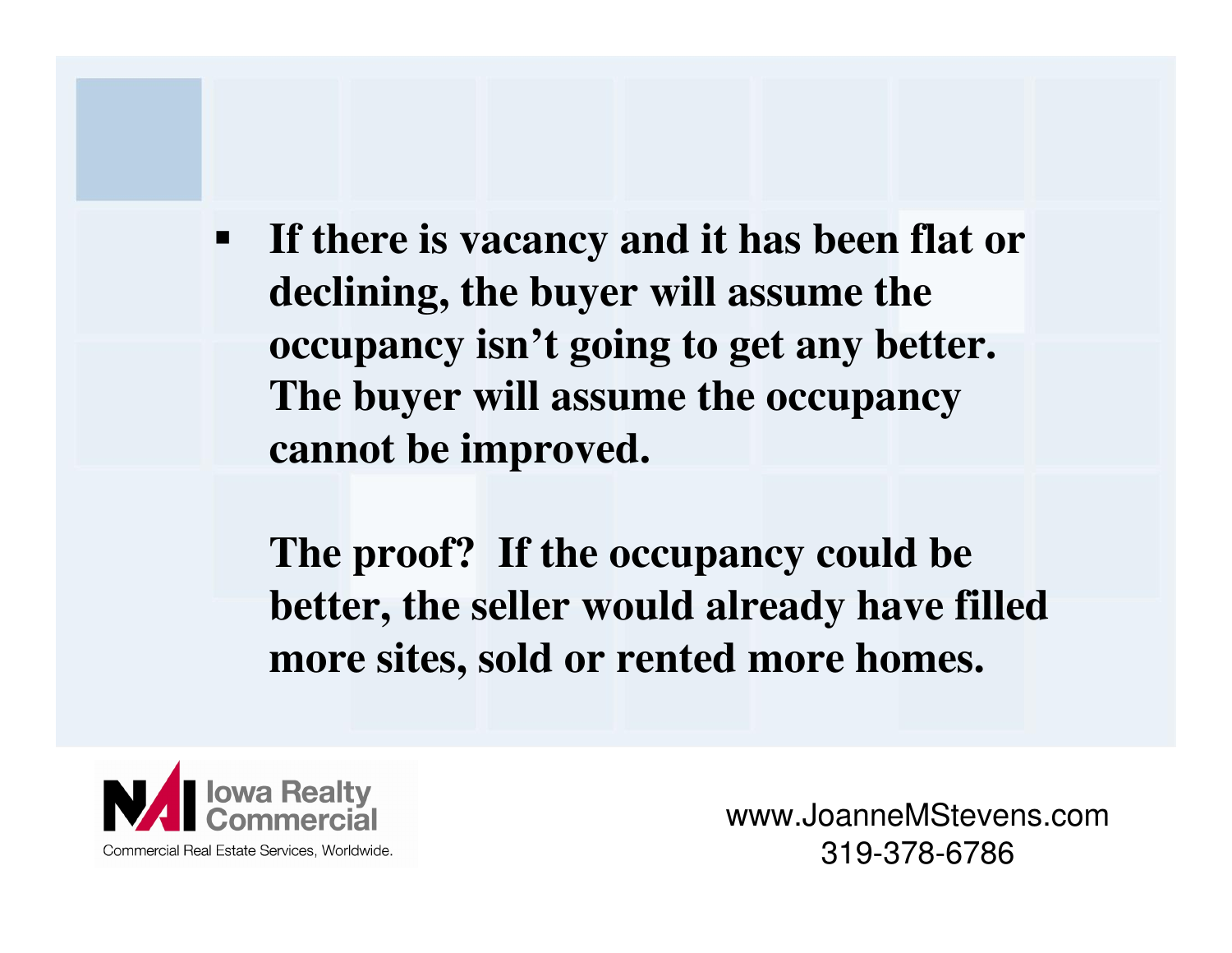$\blacksquare$  **The rent can't be increased because we don't know where the economy is headed.** 

**Raise your rent to market rent as much as you can, as quickly as you can. The buyer won't pay more if the rent is below market. Oftentimes, owners think this is a plus for a buyer, but this is not the case.**

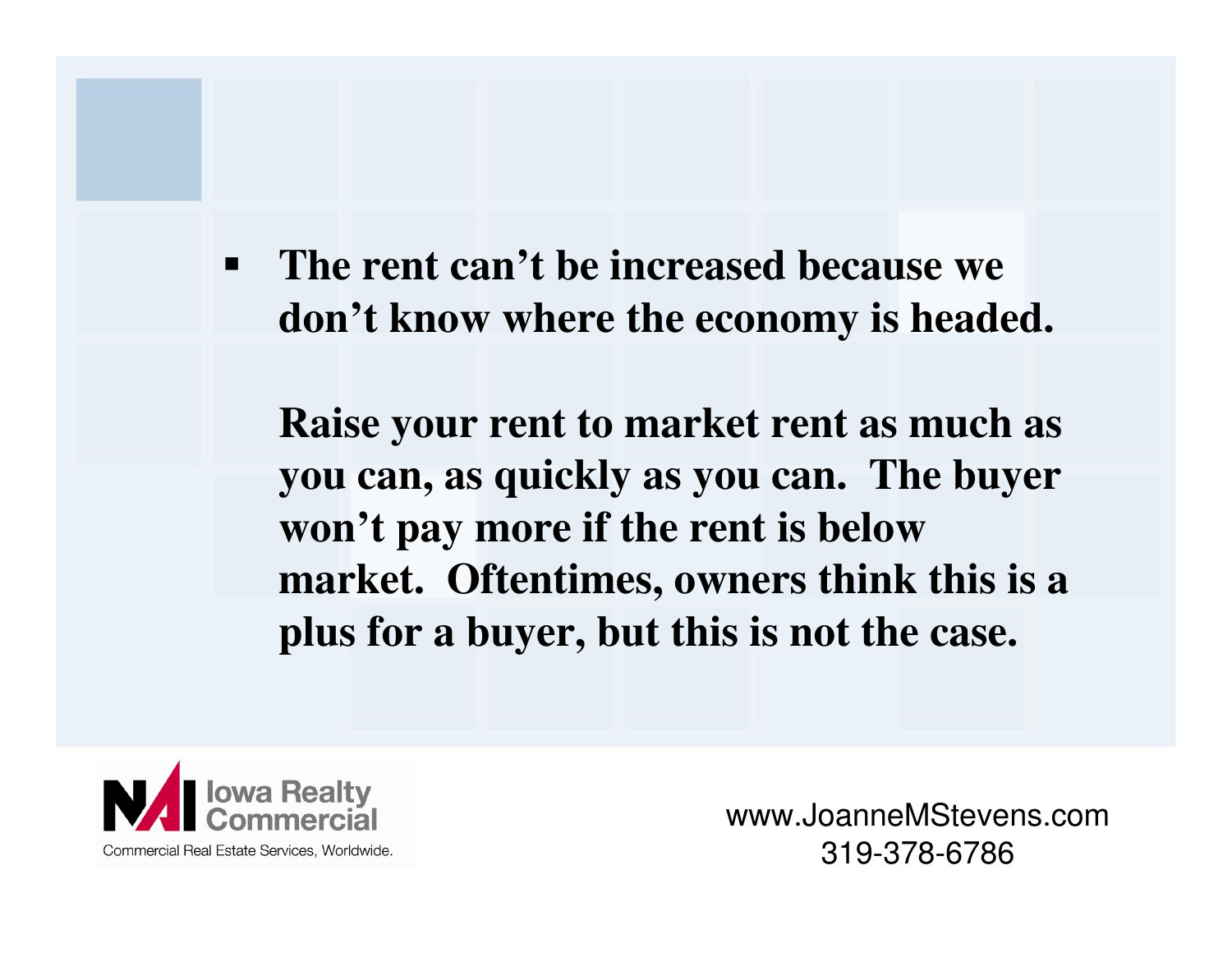- $\blacksquare$  **Buyers, when purchasing, will want to keep more cash in reserve and will, therefore, resist putting more money down. Again, where the economy is headed is unknown, so buyers want to hang on to cash in case the unexpected happens**.
- **If you have RV sites, the buyer will count only 50% of the income from this source.**
- **Income from park owned homes doesn't count if bank financing is involved.**

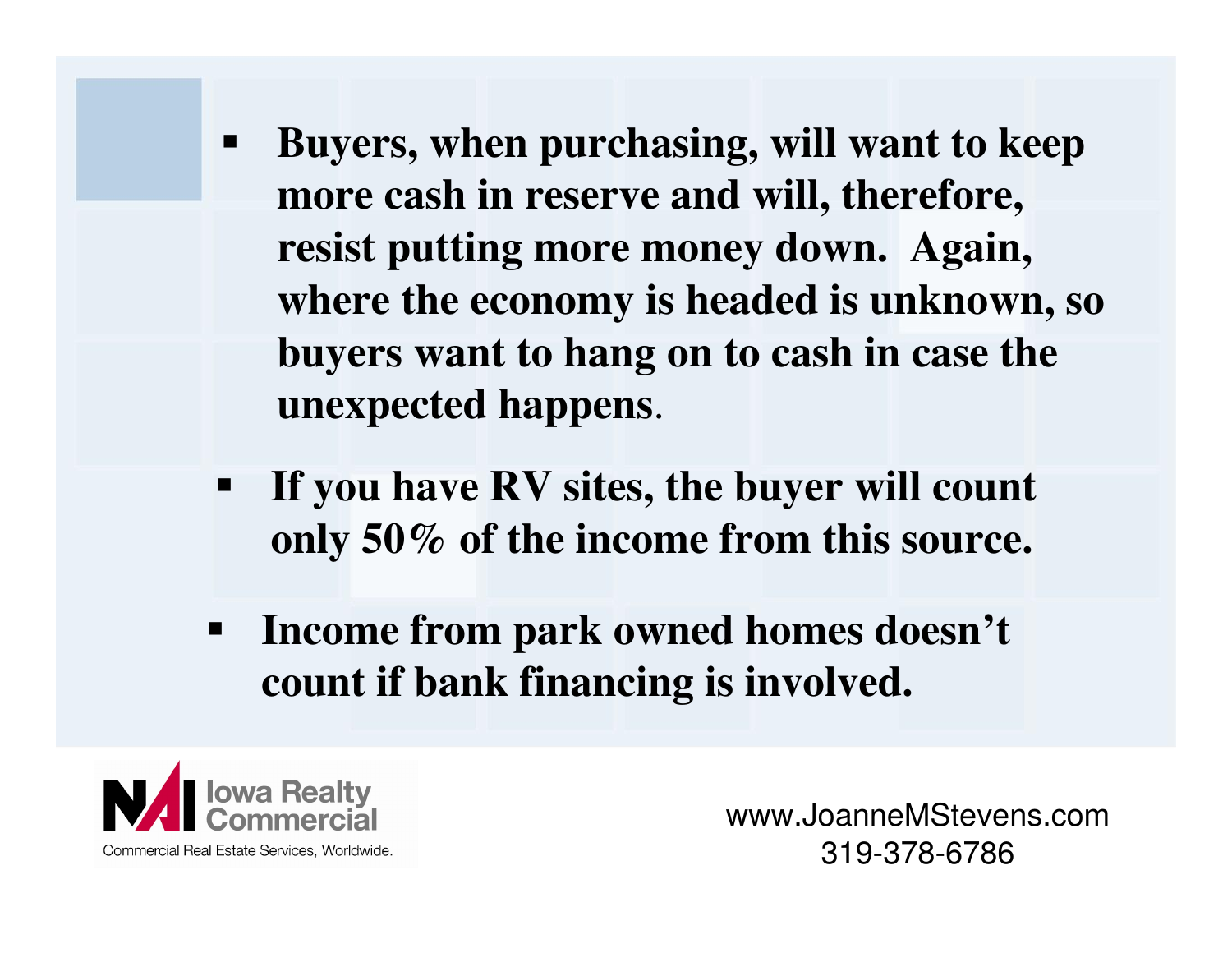## **What do Lenders Like to See fromBorrowers?**

- **Real Estate Experience**
- $\blacksquare$  **Financial Statement showing a good net worth & liquidity.**
- **A well-conceived Business Plan**

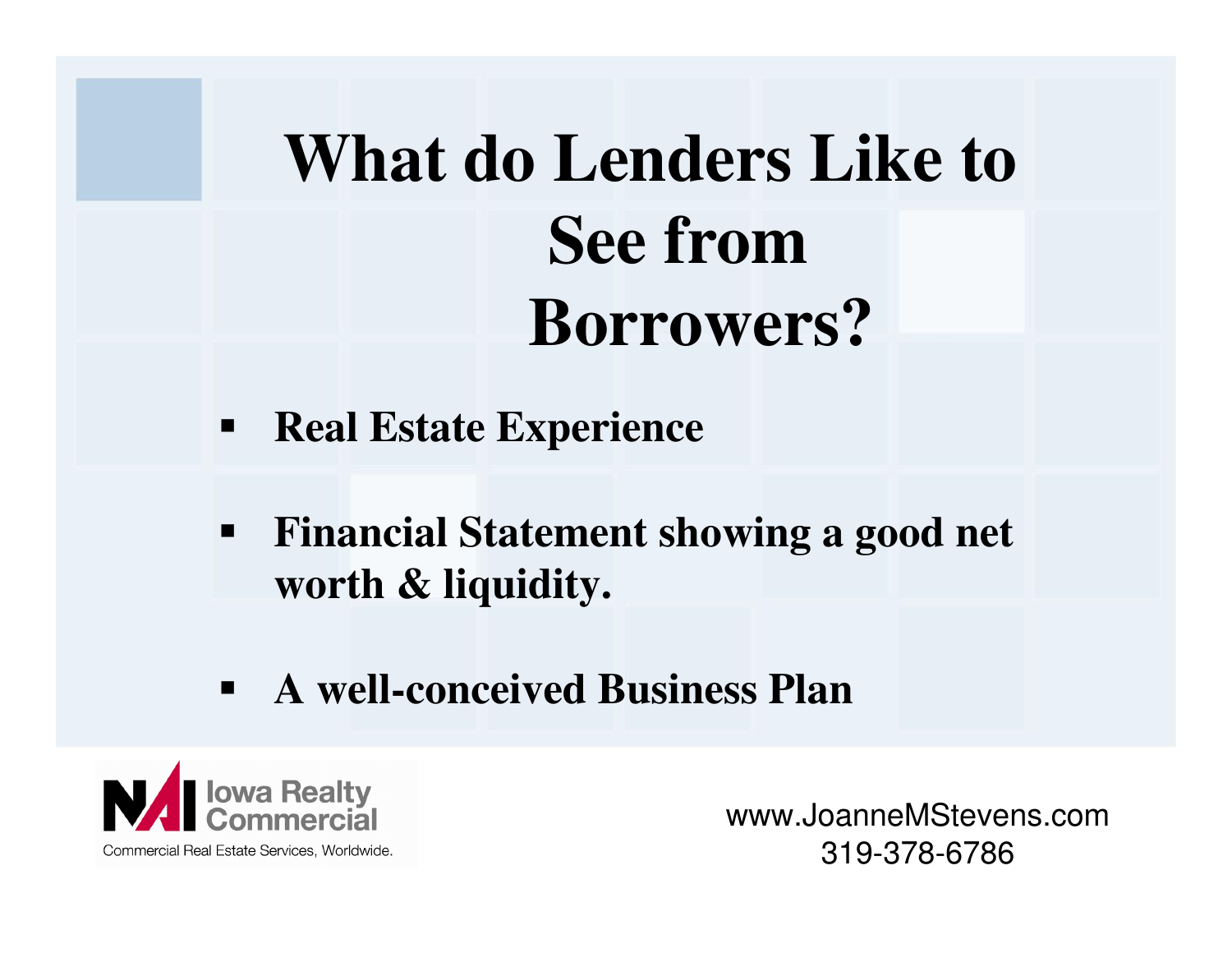# **What do Lenders Like to See in CommunitiesIn This Economy?**

- **No or low POH's**
- $\blacksquare$  **Strong Market for filling sites (population with high-priced site-built homes)**
- ш **Stable Occupancy History**
- $\blacksquare$ **Stable Operating History**
- **Rental Collections – No or small number of**   $\blacksquare$ **delinquencies**

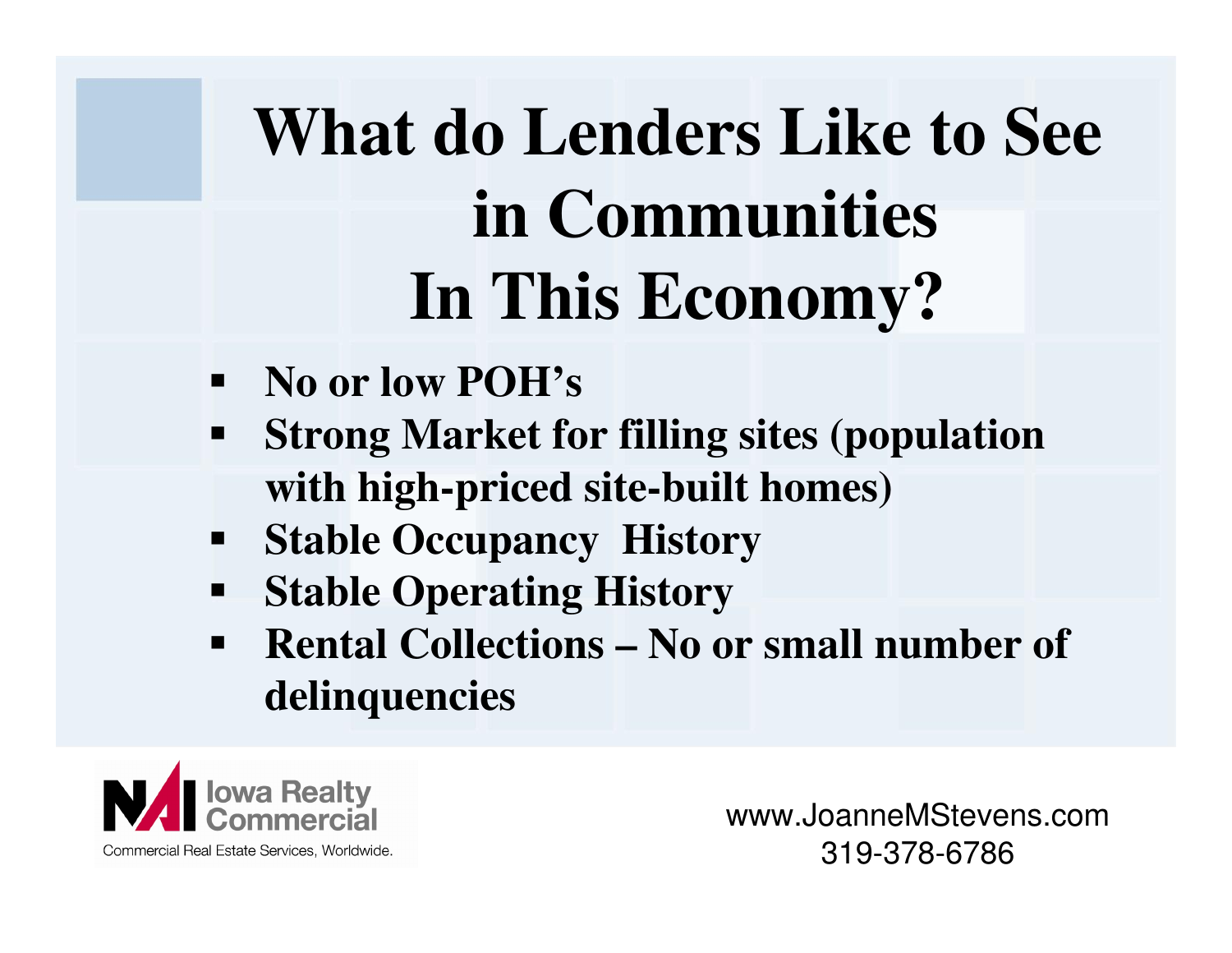**If you want to sell for the best price, consider seller financing.Here's Why:**

- $\blacksquare$  **Banks now require a higher Debt Coverage Ratio(DCR), which lowers the amount they will lend.**
- $\overline{\phantom{a}}$  **Banks require higher down payments, making the property worth less.**
- $\blacksquare$  **Today's shorter amortization eats into the net cashflow and makes the property worth less.**
- E **Higher interest rates makes the property worth less.**

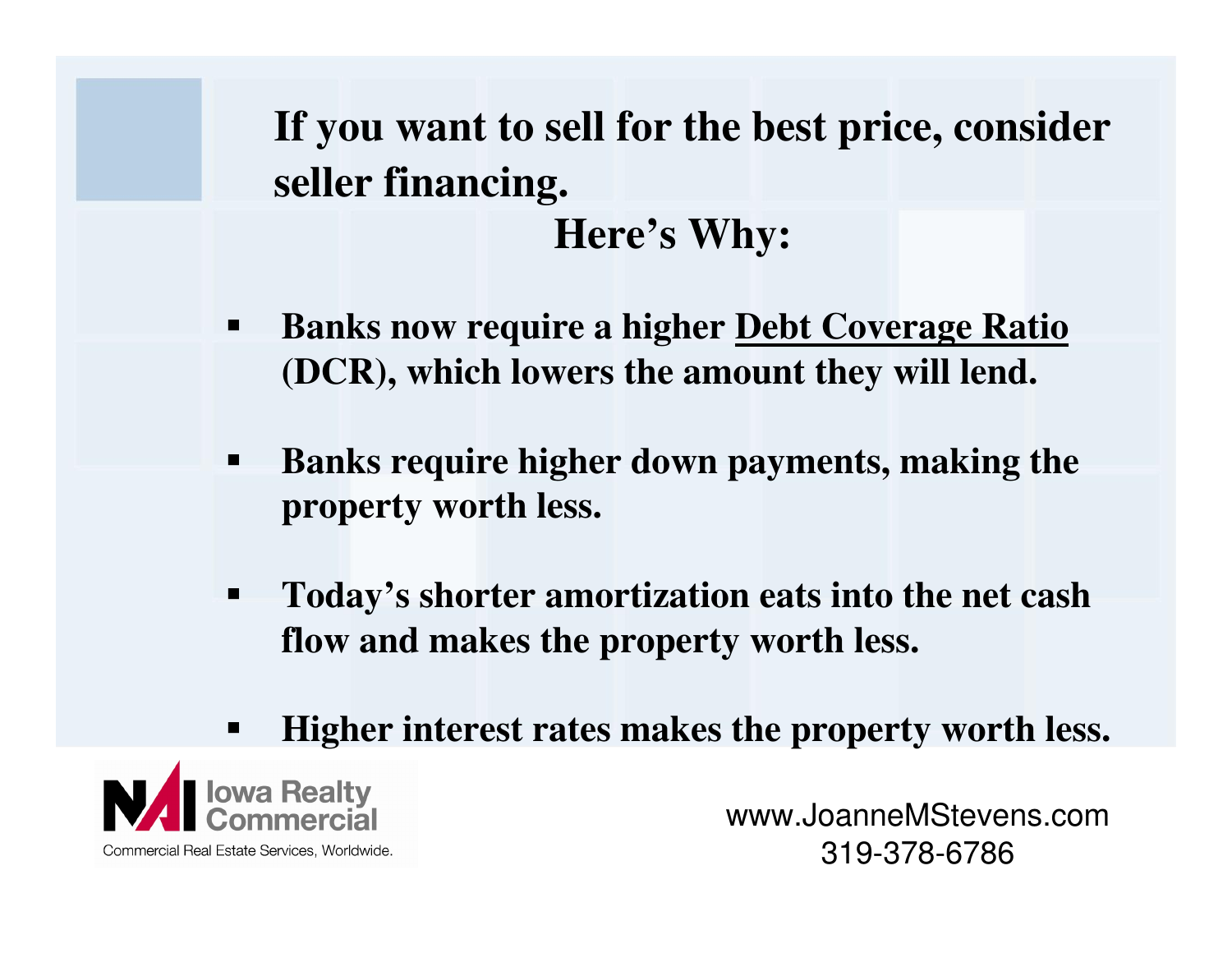### **Seller Financing**

- **FASTER – No extended due diligence and 3rd party reports.**
- **CHEAPER – No appraisals, surveys or environmental studies.**
- **EASIER – Less wear and tear on the seller!**

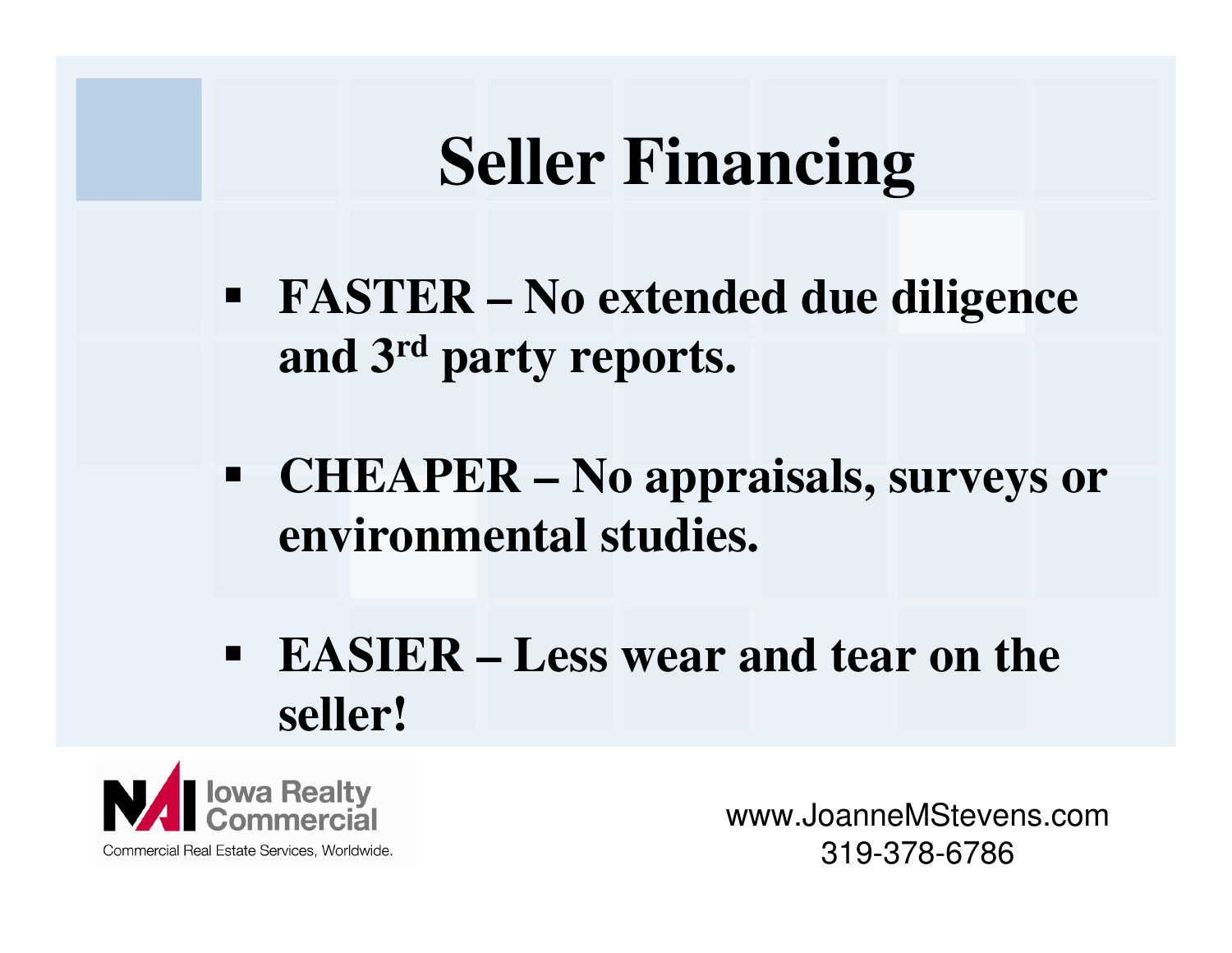### **Carry the Paper**

**There are lots of investors for paper. Try selling with nothing down (which will get you lots of offers and the advantage of negotiating with the best buyers in terms of both financial strength and operations) and 0% for the first year, then 2% and then 6%. Season the note for 3 years, then sell the note.**

### **If you want more than the property is worth, carry the paper.**

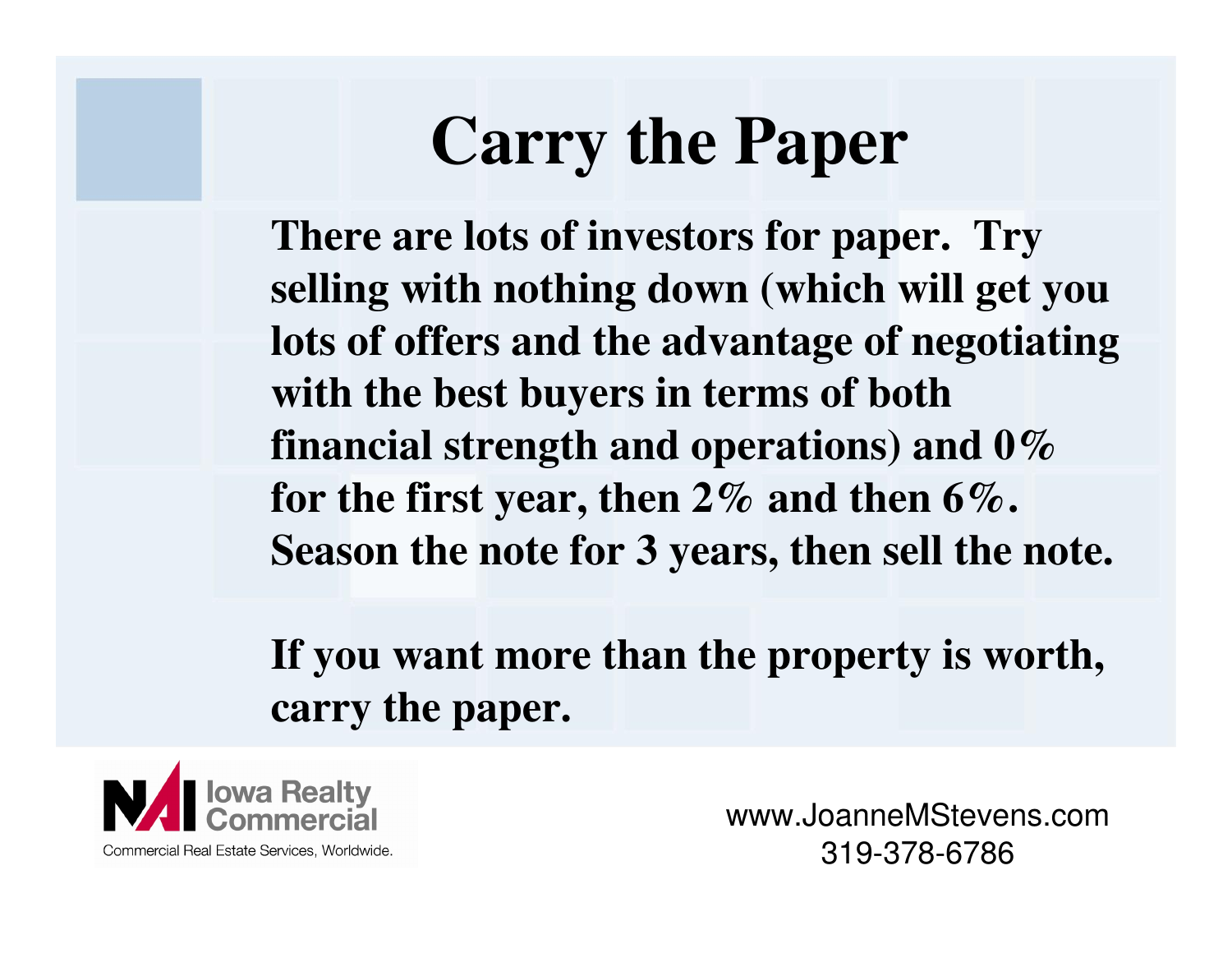**Think WIN/WIN in deal making. It has to be good for both parties. The days of the super-motivated 1031 investors are over.**

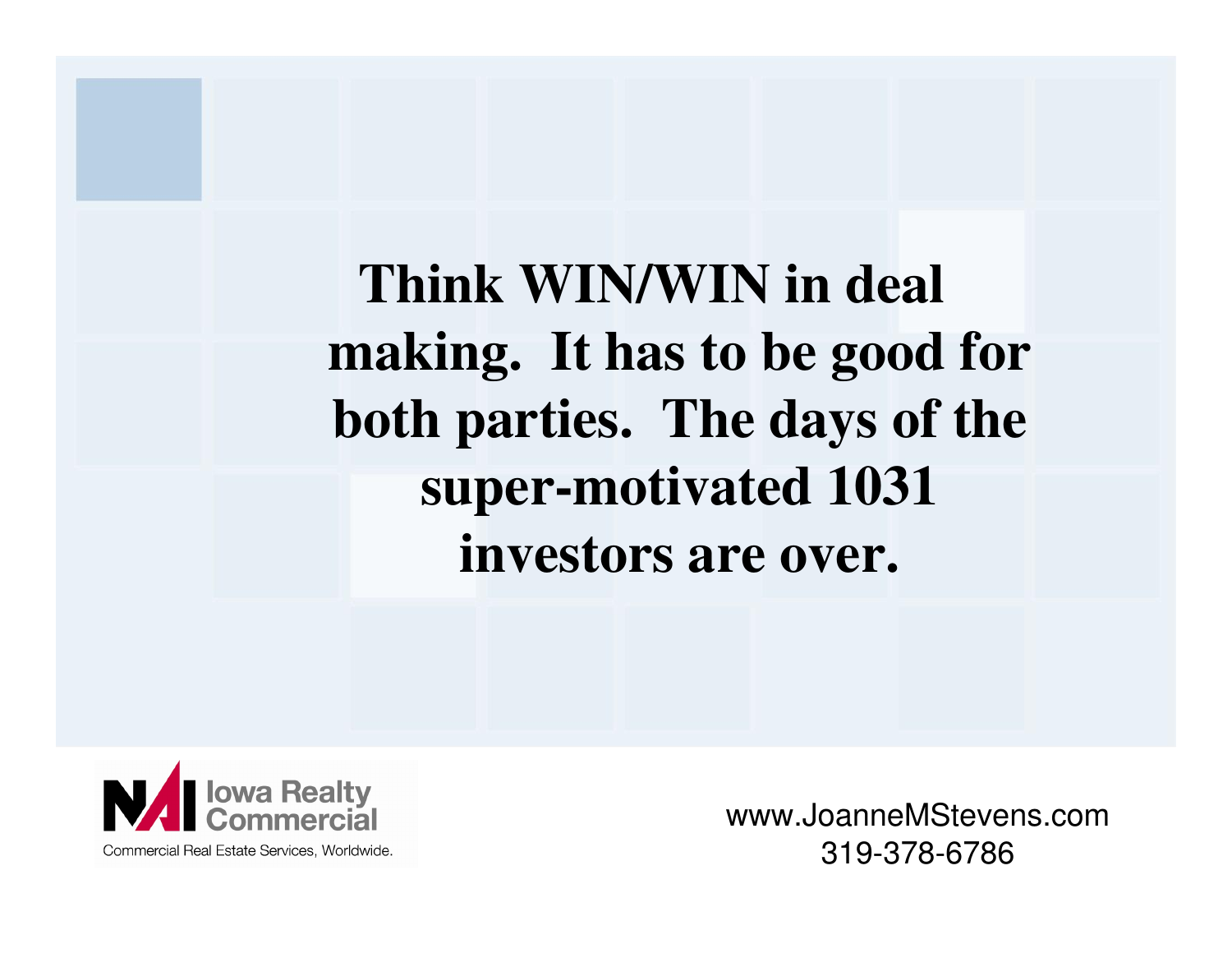- $\blacksquare$  **Contracts today are usually for only 3 to 5 years.**
- $\blacksquare$  **Many highly-qualified (operations management and community owners with high net worth) will only buy on contract today because of the way banks want to do business.**

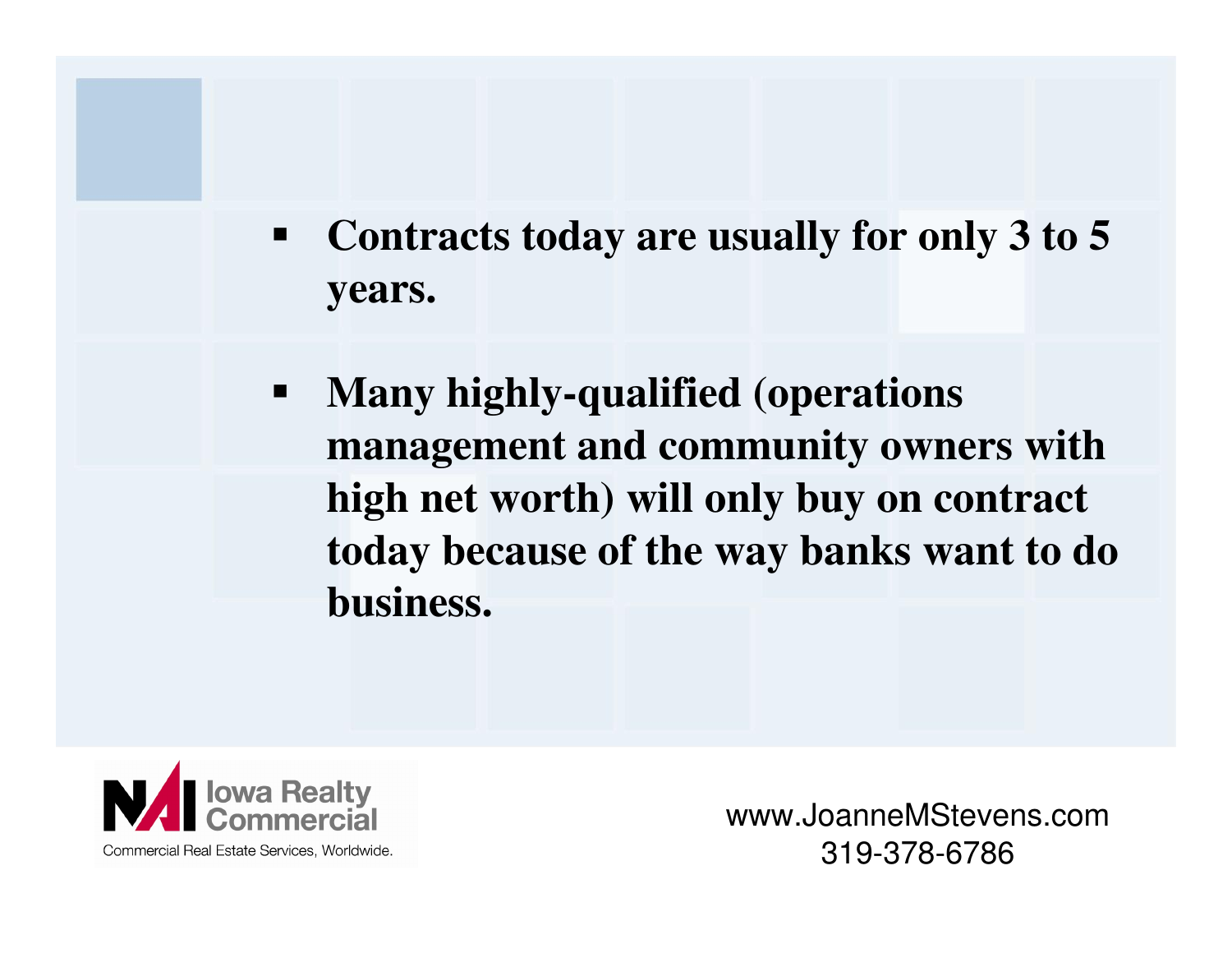- $\blacksquare$  **A common mistake, one that lowers the value of parks and communities, is expensing capital expenditures of nonrecurring expenses (street projects, water sub-metering, new signage, playground, etc.)**
- **Make your community worth more by capitalizing improvements.**